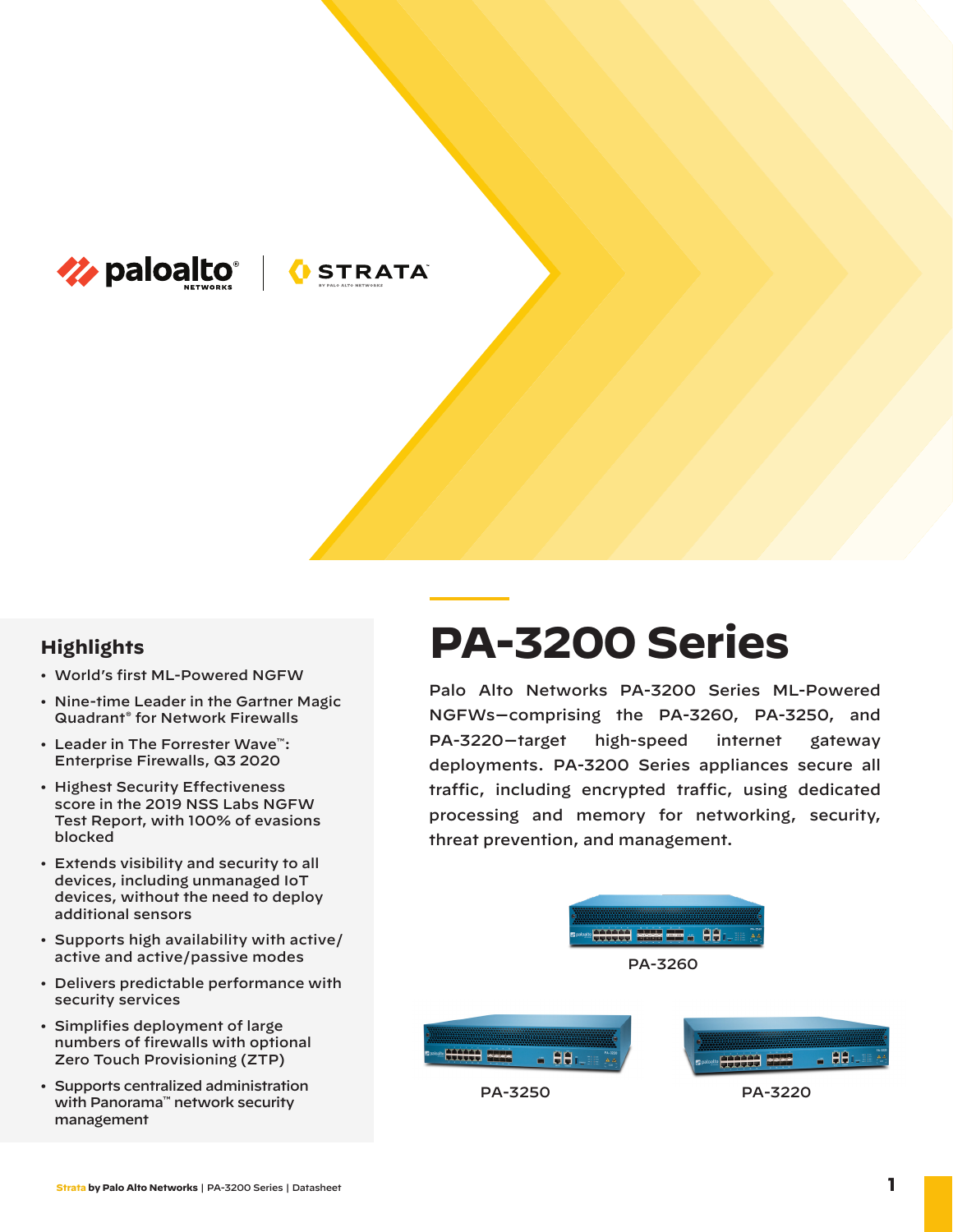

The controlling element of the PA-3200 Series is PAN-OS®, the same software that runs all Palo Alto Networks Next-Generation Firewalls (NGFWs). PAN-OS natively classifies all traffic, inclusive of applications, threats, and content, and then ties that traffic to the user regardless of location or device type. The application, content, and user—in other words, the elements that run your business—then serve as the basis of your security policies, resulting in improved security posture and reduced incident response time.

# **Key Security and Connectivity Features**

### **ML-Powered Next-Generation Firewall**

- Embeds machine learning (ML) in the core of the firewall to provide inline signatureless attack prevention for filebased attacks while identifying and immediately stopping never-before-seen phishing attempts.
- Leverages cloud-based ML processes to push zero-delay signatures and instructions back to the NGFW.
- Uses behavioral analysis to detect Internet of Things (IoT) devices and make policy recommendations; clouddelivered and natively integrated service on the NGFW.
- Automates policy recommendations that save time and reduce the chance of human error.

#### **Identifies and categorizes all applications, on all ports, all the time, with full Layer 7 inspection**

- Identifies the applications traversing your network irrespective of port, protocol, evasive techniques, or encryption (TLS/SSL).
- Uses the application, not the port, as the basis for all your safe enablement policy decisions: allow, deny, schedule, inspect, and apply traffic-shaping.
- Offers the ability to create custom App-ID™ tags for proprietary applications or request App-ID development for new applications from Palo Alto Networks.
- Identifies all payload data within the application (e.g., files and data patterns) to block malicious files and thwart data exfiltration attempts.
- Creates standard and customized application usage reports, including software-as-a-service (SaaS) reports that provide insight into all sanctioned and unsanctioned SaaS traffic on your network.
- Enables safe migration of legacy Layer 4 rule sets to App-ID-based rules with built-in Policy Optimizer, giving you a rule set that is more secure and easier to manage.

#### **Enforces security for users at any location, on any device, while adapting policy based on user activity**

- Enables visibility, security policies, reporting, and forensics based on users and groups—not just IP addresses.
- Easily integrates with a wide range of repositories to leverage user information: wireless LAN controllers, VPNs, directory servers, SIEMs, proxies, and more.
- Allows you to define Dynamic User Groups (DUGs) on the firewall to take time-bound security actions without waiting for changes to be applied to user directories.
- Applies consistent policies irrespective of users' locations (office, home, travel, etc.) and devices (iOS and Android® mobile devices, macOS®, Windows®, Linux desktops, laptops; Citrix and Microsoft VDI and Terminal Servers).
- Prevents corporate credentials from leaking to third-party websites and prevents reuse of stolen credentials by enabling multi-factor authentication (MFA) at the network layer for any application without any application changes.
- Provides dynamic security actions based on user behavior to restrict suspicious or malicious users.

#### **Prevents malicious activity concealed in encrypted traffic**

- Inspects and applies policy to TLS/SSL-encrypted traffic, both inbound and outbound, including for traffic that uses TLS 1.3 and HTTP/2.
- Offers rich visibility into TLS traffic, such as amount of encrypted traffic, TLS/SSL versions, cipher suites, and more, without decrypting.
- Enables control over use of legacy TLS protocols, insecure ciphers, and misconfigured certificates to mitigate risks.
- Facilitates easy deployment of decryption and lets you use built-in logs to troubleshoot issues, such as applications with pinned certificates.
- Lets you enable or disable decryption flexibly based on URL category and source and destination zone, address, user, user group, device, and port, for privacy and regulatory compliance purposes.
- Allows you to create a copy of decrypted traffic from the firewall (i.e., decryption mirroring) and send it to traffic collection tools for forensics, historical purposes, or data loss prevention (DLP).

### **Offers centralized management and visibility**

- Benefits from centralized management, configuration, and visibility for multiple distributed Palo Alto Networks NGFWs (irrespective of location or scale) through Panorama™ network security management, in one unified user interface.
- Streamlines configuration sharing through Panorama with templates and device groups, and scales log collection as logging needs increase.
- Enables users, through the Application Command Center (ACC), to obtain deep visibility and comprehensive insights into network traffic and threats.

#### **Detects and prevents advanced threats with cloud-delivered security services**

Today's sophisticated cyberattacks can spawn 45,000 variants in 30 minutes using multiple threat vectors and advanced techniques to deliver malicious payloads. Traditional siloed security causes challenges for organizations by introducing security gaps, increasing overhead for security teams, and hindering business productivity with inconsistent access and visibility.

Seamlessly integrated with our industry-leading NGFWs, our Cloud-Delivered Security Services use the network effect of 80,000 customers to instantly coordinate intelligence and protect against all threats across all vectors. Eliminate coverage gaps across your locations and take advantage of best-in-class security delivered consistently in a platform to

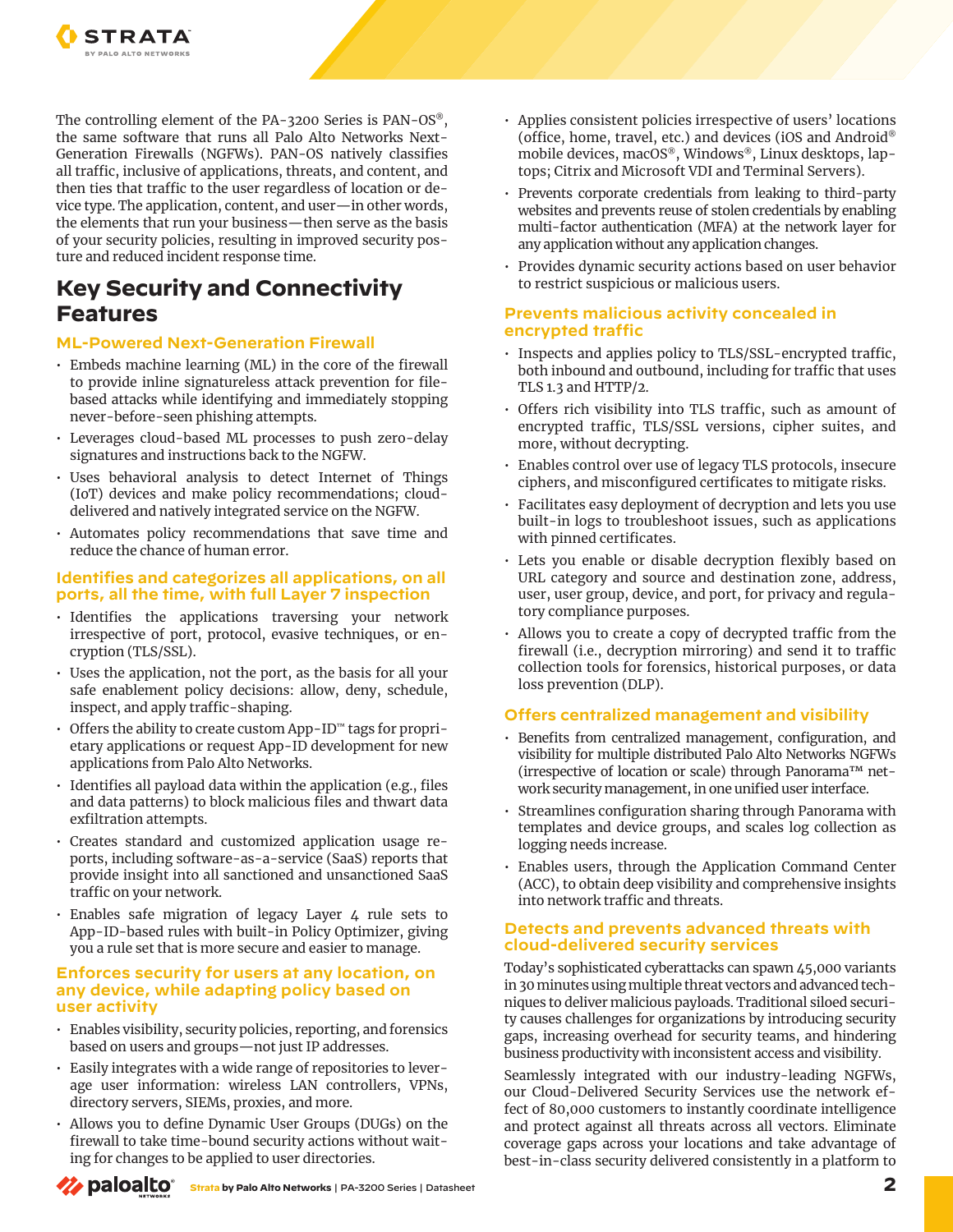

stay safe from even the most advanced and evasive threats. Services include:

- **Threat Prevention**—goes beyond a traditional intrusion prevention system (IPS) to prevent all known threats across all traffic in a single pass without sacrificing performance.
- **Advanced URL Filtering**—provides best-in-class web protection while maximizing operational efficiency with the industry's first real-time web protection engine and industry-leading phishing protection.
- **WildFire®—**ensures files are safe with automatic detection and prevention of unknown malware, powered by industry-leading cloud-based analysis and crowdsourced intelligence from more than 42,000 customers.
- **DNS Security**—harnesses the power of ML to detect as well as prevent threats over DNS in real time and empowers security personnel with the intelligence and context to craft policies and respond to threats quickly and effectively.
- **IoT Security**—provides the industry's most comprehensive IoT security solution, delivering ML-powered visibility, prevention, and enforcement in a single platform.
- **Enterprise DLP**—the industry's first cloud-delivered enterprise DLP that consistently protects sensitive data across networks, clouds, and users.
- **SaaS Security**—delivers integrated SaaS security that lets you see and secure new SaaS applications, protect data, and prevent zero-day threats at the lowest total cost of ownership (TCO).

#### **Delivers a unique approach to packet processing with Single-Pass Architecture**

- Performs networking, policy lookup, application and decoding, and signature matching—for all threats and content—in a single pass. This significantly reduces the amount of processing overhead required to perform multiple functions in one security device.
- Avoids introducing latency by scanning traffic for all signatures in a single pass, using stream-based, uniform signature matching.
- Enables consistent and predictable performance when security subscriptions are enabled. (In table 1, "Threat Prevention throughput" is measured with multiple subscriptions enabled.)

## **Enables SD-WAN functionality**

- Allows you to easily adopt SD-WAN by simply enabling it on your existing firewalls.
- Enables you to safely implement SD-WAN, which is natively integrated with our industry-leading security.
- Delivers an exceptional end user experience by minimizing latency, jitter, and packet loss.

| Table 1: PA-3200 Series Performance and Capacities      |                |                |                |  |
|---------------------------------------------------------|----------------|----------------|----------------|--|
|                                                         | <b>PA-3260</b> | <b>PA-3250</b> | <b>PA-3220</b> |  |
| Firewall throughput (HTTP/appmix)*                      | 7.8/8.7 Gbps   | 5.3/5.8 Gbps   | $4.3/4.8$ Gbps |  |
| Threat Prevention throughput (HTTP/appmix) <sup>†</sup> | 3.9/4.7 Gbps   | $2.6/3.1$ Gbps | $2.1/2.6$ Gbps |  |
| IPsec VPN throughput <sup>†</sup>                       | 4.7 Gbps       | 2.9 Gbps       | 2.6 Gbps       |  |
| Max sessions                                            | 2.2M           | 2M             | 1 <sub>M</sub> |  |
| New sessions per second <sup>§</sup>                    | 94,400         | 63,700         | 52,800         |  |
| Virtual systems (base/max) <sup>11</sup>                | 1/6            | 1/6            | 1/6            |  |

Note: Results were measured on PAN-OS 10.1.

\* Firewall throughput is measured with App-ID and logging enabled, utilizing 64 KB HTTP/appmix transactions.

† Threat Prevention throughput is measured with App-ID, IPS, antivirus, anti-spyware, WildFire, DNS Security, file blocking, and logging enabled, utilizing 64 KB HTTP/appmix transactions.

‡ IPsec VPN throughput is measured with 64 KB HTTP transactions and logging enabled.

§ New sessions per second is measured with application-override, utilizing 1 byte HTTP transactions.

|| Adding virtual systems over base quantity requires a separately purchased license.

| <b>Table 2: PA-3200 Series Networking Features</b>                                        | Table 2: PA-3200 Series Networking Features (cont.)                          |  |
|-------------------------------------------------------------------------------------------|------------------------------------------------------------------------------|--|
| <b>Interface Modes</b>                                                                    | <b>SD-WAN</b>                                                                |  |
| L2, L3, tap, virtual wire (transparent mode)                                              | Path quality measurement (jitter, packet loss, latency)                      |  |
| <b>Routing</b>                                                                            | Initial path selection (PBF)                                                 |  |
| OSPFv2/v3 with graceful restart, BGP with graceful restart,<br><b>RIP, static routing</b> | Dynamic path change                                                          |  |
| Policy-based forwarding                                                                   | IP <sub>V</sub> <sub>6</sub><br>L2, L3, tap, virtual wire (transparent mode) |  |
| Point-to-Point Protocol over Ethernet (PPPoE)                                             | Features: App-ID, User-ID, Content-ID, WildFire,                             |  |
| Multicast: PIM-SM, PIM-SSM, IGMP v1, v2, and v3                                           | and SSL Decryption                                                           |  |
|                                                                                           | <b>SLAAC</b>                                                                 |  |